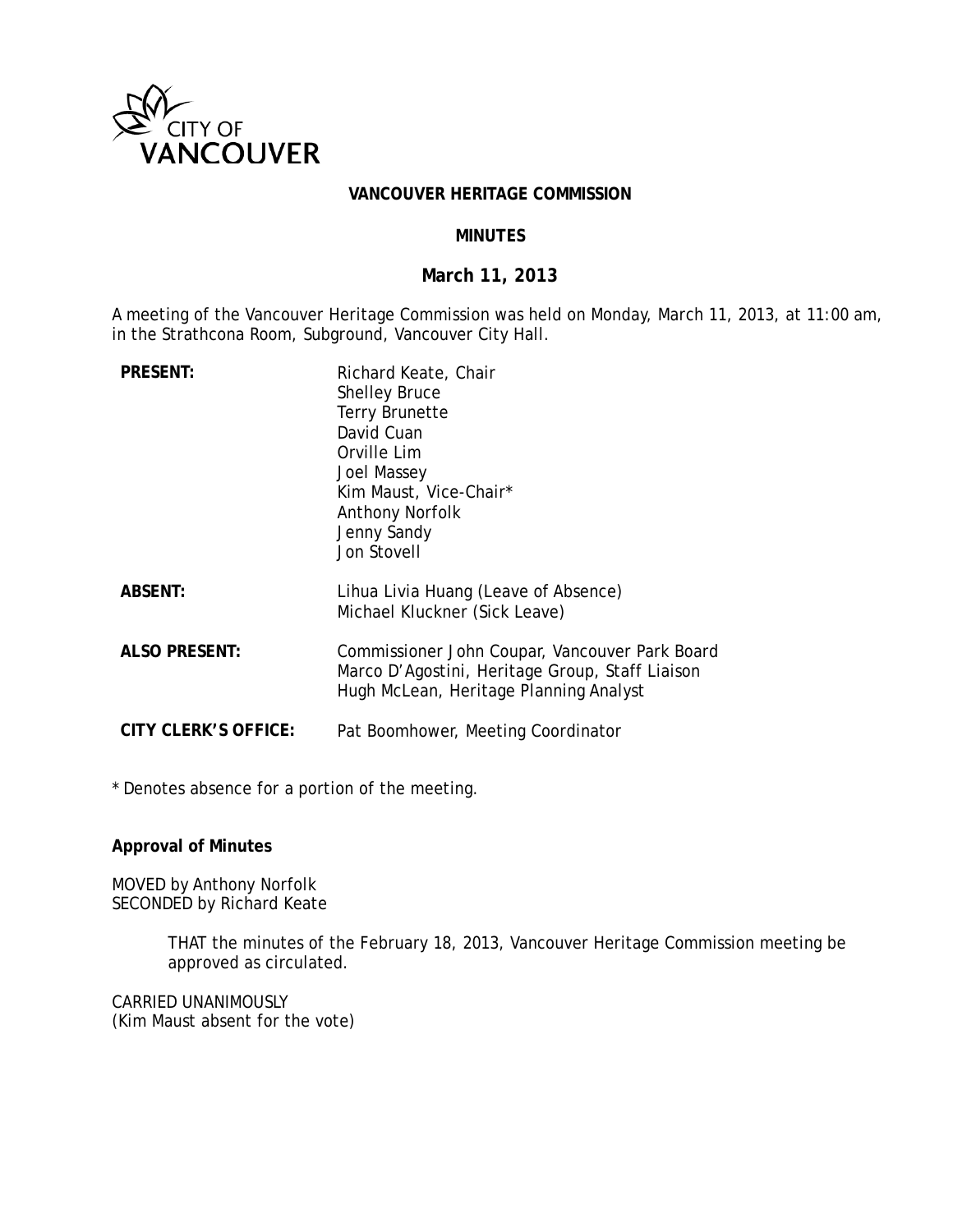### **Leave of Absence Requests**

MOVED by Jenny Sandy SECONDED by Jon Stovell

> THAT the Vancouver Heritage Commission approve leaves of absence for Lihua Livia Huang and Michael Kluckner for this meeting.

CARRIED UNANIMOUSLY

**1. Business Arising from the Minutes**

None.

- **2. Conservation Review**
- **(a) Hotel Vancouver 900 West Georgia Street A - Municipally Designated**
- Applicant: Mark Edwards, Vice President Asset Management, Cadbridge Asset Management John Hendry, Vice President Capital Investment, Cadbridge Asset Management Greg Key, Consultant Design and Construction, Cadbridge Asset Management Dan Reid, Asset Manager, Cadbridge Asset Management Anita Leonoff, Associate Director, IBI/HB Group Catherine Ramsay, Associate, Kasian Architecture Robert Lemon, Principal, Robert Lemon Architect Staff: Marco D'Agostini, Senior Heritage Planner

Staff and the applicant team members, Mr. Henry, Ms. Ransay, Ms. Leonoff, Messrs, Key and Lemon, provided an update on the Hotel Vancouver renovations proposed for the following areas and responded to questions:

- Main floor breezeway, lobby, retail and restaurant and lounge areas
- Discovery floor proposed meeting space/conference rooms
- Panorama roof
- Convention kitchen and service areas.

Discussion included history of previous renovations, SoS considerations, structural design, surviving art deco and modern details and records, arch windows on the upper levels, lobby redesign, restaurant entrance, and timeline.

The Chair thanked presenters and requested that staff and architects to provide the Commission with future updates.

*\* \* \* \* \**

*The Commission recessed at 11:50 am and reconvened at 11:58 am, with the same members present.*

*\* \* \* \* \**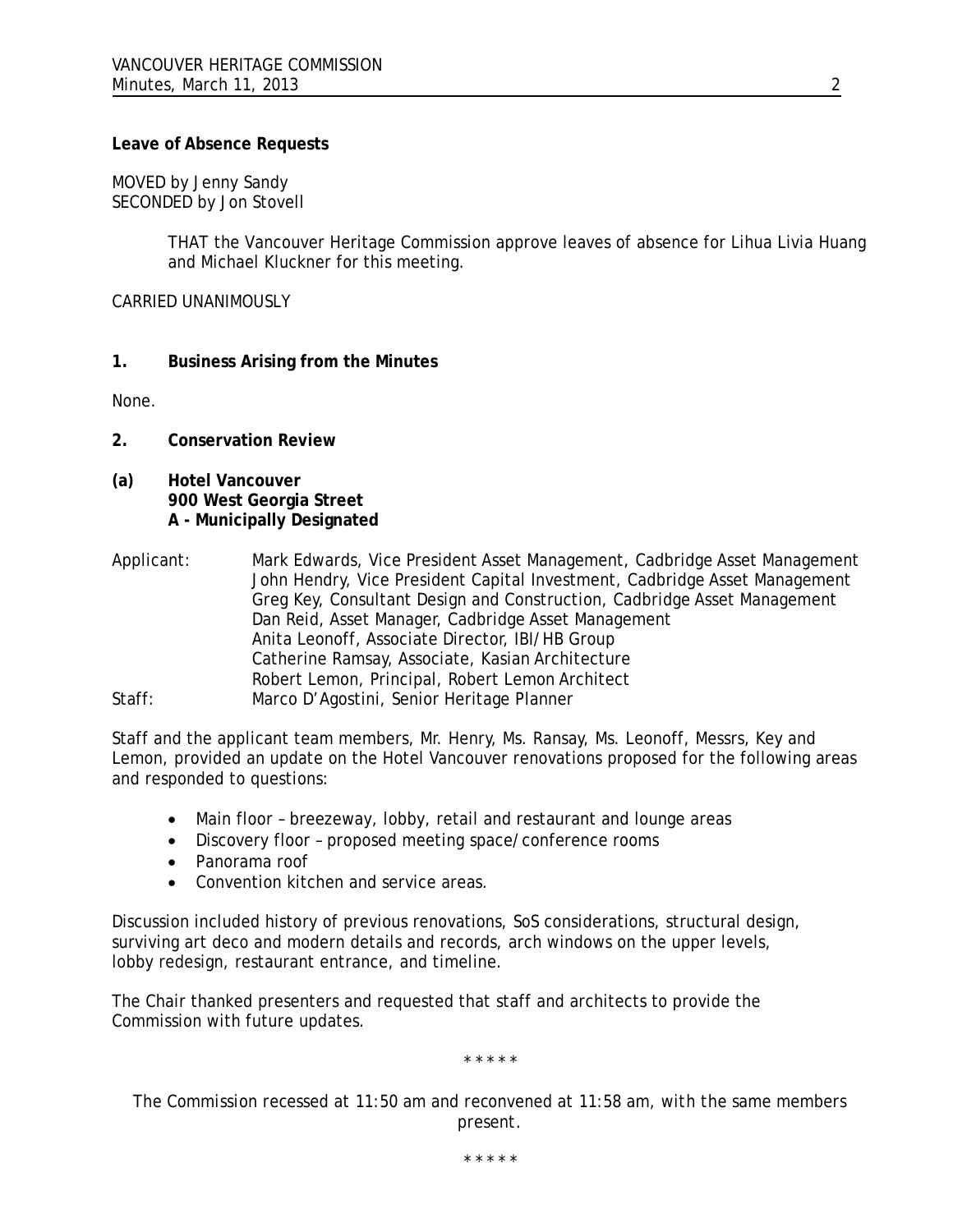## **(b) 2840 Yukon Street - Annie Campbell Residence 2850 Yukon Street - Howard and Idella Campbell Residence VHR C (proposed, both buildings) DE416234, DE416235, and DE416236**

Applicant: Eszter Csutkai, Architect Don Luxton, Donald Luxton & Associates R.J. McCulloch, Donald Luxton & Associates Staff: James Boldt, Heritage Planner

Staff provided an overview and, along with Ms. Csutkai and Mr. Luxton, responded to questions.

### Issues:

- (i) Conservation Plan;
- (ii) Relocation of the two buildings;
- (iii) Compatibility of the townhouse building; and
- (iv) Support for the overall project.

#### **2850 Yukon Street**

MOVED by Kim Maust SECONDED by Orville Lim

> THAT the Vancouver Heritage Commission supports the Conversation Plan and plan to relocate the building at 2850 Yukon Street, noting the following recommendation:

That the bay window on the west elevation of the Howard and Idella Campbell residence be kept.

#### CARRIED UNANIMOUSLY

#### **2840 Yukon Street**

MOVED by Kim Maust SECONDED by Jenny Sandy

> THAT the Vancouver Heritage Commission reserves its support for the proposed infill project to be located at 2840 Yukon Street and asks that the infill building be redesigned to be subsidiary, reduced by one unit, contemporary, and distinguishable from the heritage houses; and

FURTHER THAT the applicant consider removing the centre unit, allowing greater visibility through the site.

### carried

*Note: The above motion was subsequently reconsidered at the same meeting.*

Following further discussion, it was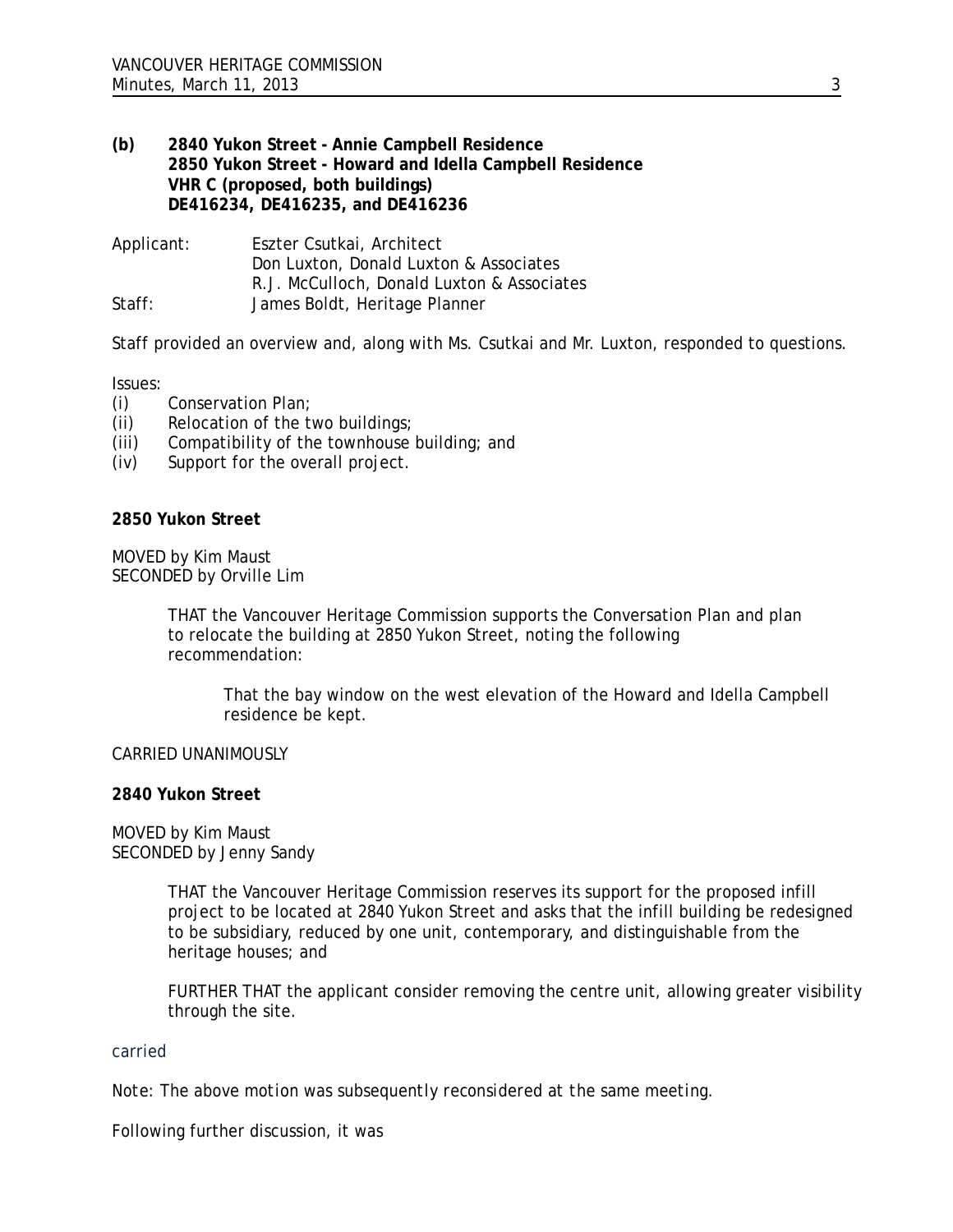MOVED by Kim Maust SECONDED by Jenny Sandy

THAT the above motion be reconsidered.

CARRIED UNANIMOUSLY

MOVED by Kim Maust SECONDED by Jenny Sandy

> THAT the Vancouver Heritage Commission reserves its support for the proposed infill project to be located at 2840 Yukon Street and asks that the infill building be redesigned to be subsidiary, perhaps reduced by one unit, contemporary, and distinguishable from the heritage houses; and

FURTHER THAT the applicant consider removing the centre unit, allowing greater visibility through the site.

CARRIED (Jon Stovell opposed)

### **3. Sub-Committee Reports**

### **(a) SoS/VHR Subcommittee**

Hugh McLean reported on the Statements of Significance /Heritage Register Subcommittee meeting held on February 25, 2013, and outlined the Subcommittee's recommendations which propose the addition of seven buildings to the Vancouver Heritage Register *(report distributed – on file).*

**3858 West 20th Avenue 727 and 741 Princess Avenue 401 Powell Street 101 East Hastings Street 342 East Hastings Street 404 Hawks Avenue**

MOVED by Jenny Sandy SECONDED by Shelley Bruce

> THAT the Vancouver Heritage Commission supports adding the following buildings to the Vancouver Heritage Register:

- Brail House, 3858 West  $20<sup>th</sup>$  Avenue C listing
- Lovegrove House, 727 and 741 Princess Avenue B listings
- Secord-Imperial Hotel (Marr Hotel), 401 Powell Street B listing
- Irving Hotel (Sunrise Hotel),101 East Hastings Street B listing
- Hazelwood Hotel, 342 East Hastings Street C listing, and
- Rice Block, 404 Hawks Avenue C listing.

CARRIED UNANIMOUSLY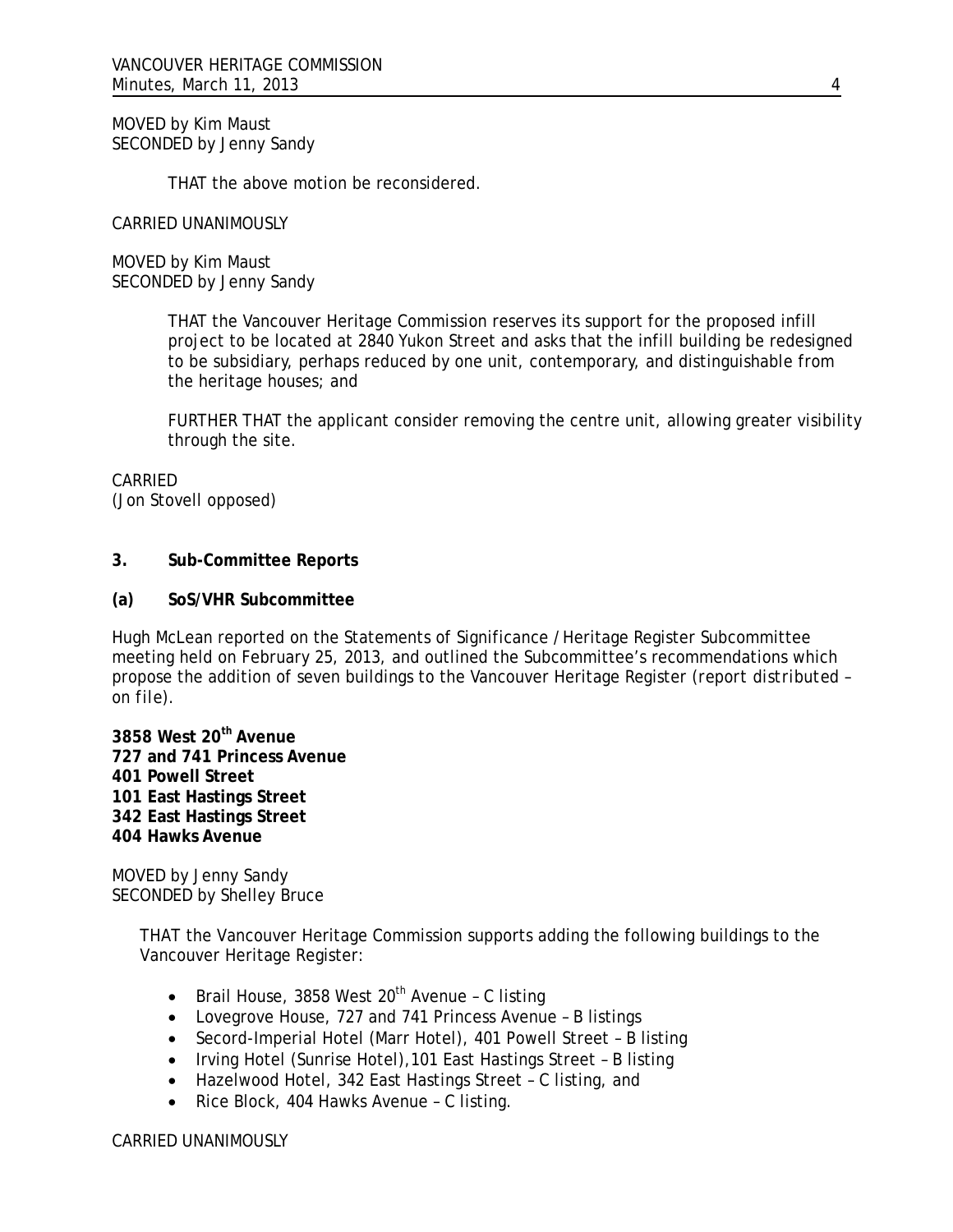### **304 East 28th Avenue**

#### MOVED by Jenny Sandy SECONDED by Shelley Bruce

THAT the Vancouver Heritage Commission requests the Statement of Significance for 304 East 28<sup>th</sup> Avenue be referred back to the consultant for more research to reveal the true historical associations and heritage values, thereby allowing for a more accurate assessment for addition to the Vancouver Heritage Register to be completed.

#### CARRIED UNANIMOUSLY

### **(b) Review of Subcommittees for 2013**

The Chair reviewed the 2012 list of Subcommittees for feedback about possible VHC Subcommittees for 2013. Subsequent discussion noted for these subcommittees for 2013:

- Seismic Upgrading Program and Vancouver Public Schools Subcommittee (including Statements of Significance Subcomittee) Members: David Cuan, Orville Lim, and Kim Maust
- Vancouver Heritage Register (VHR) Update Subcommittee (Standing Committee) Members: Shelly Bruce, Terry Brunettee, David Cuan, Michael Kluckner, Kim Maust, Jenny Sandy, and a Vancouver Heritage Foundation appointed representative
- Statements of Significance and VHR Evaluations and Nominations Subcommittee Members: Shelly Bruce, Terry Brunette, Michael Kluckner, and Jenny Sandy
- Heritage Award Planning Subcommittee (stays in place until May 2013) Members: Richard Keate, Orville Lim, Kim Maust, Jenny Sandy, and James Burton and Julie Reimer.

The Commission agreed that the previous Shannon Mews Subcommittee would discontinue for the time being.

Staff Liaison will provide a timeline for the VHR Update Subcommittee.

### **(c) Heritage Awards**

Hugh McLean gave an update on the Heritage Awards and thanked jury members (Terry Brunette, Kim Maust, Michael Kluckner and two guest jury members). He advised of the number of nominations received, number of awards, and potential event date, and noted sponsorships are being sought.

### **1. New Business**

### **(a) Civic Merit Award – Fred Mah**

The Chair noted the CoV news release regarding Civic recognition for Chinatown heritage advocate, Fred Mah's work in the community *(circulated – on file).*